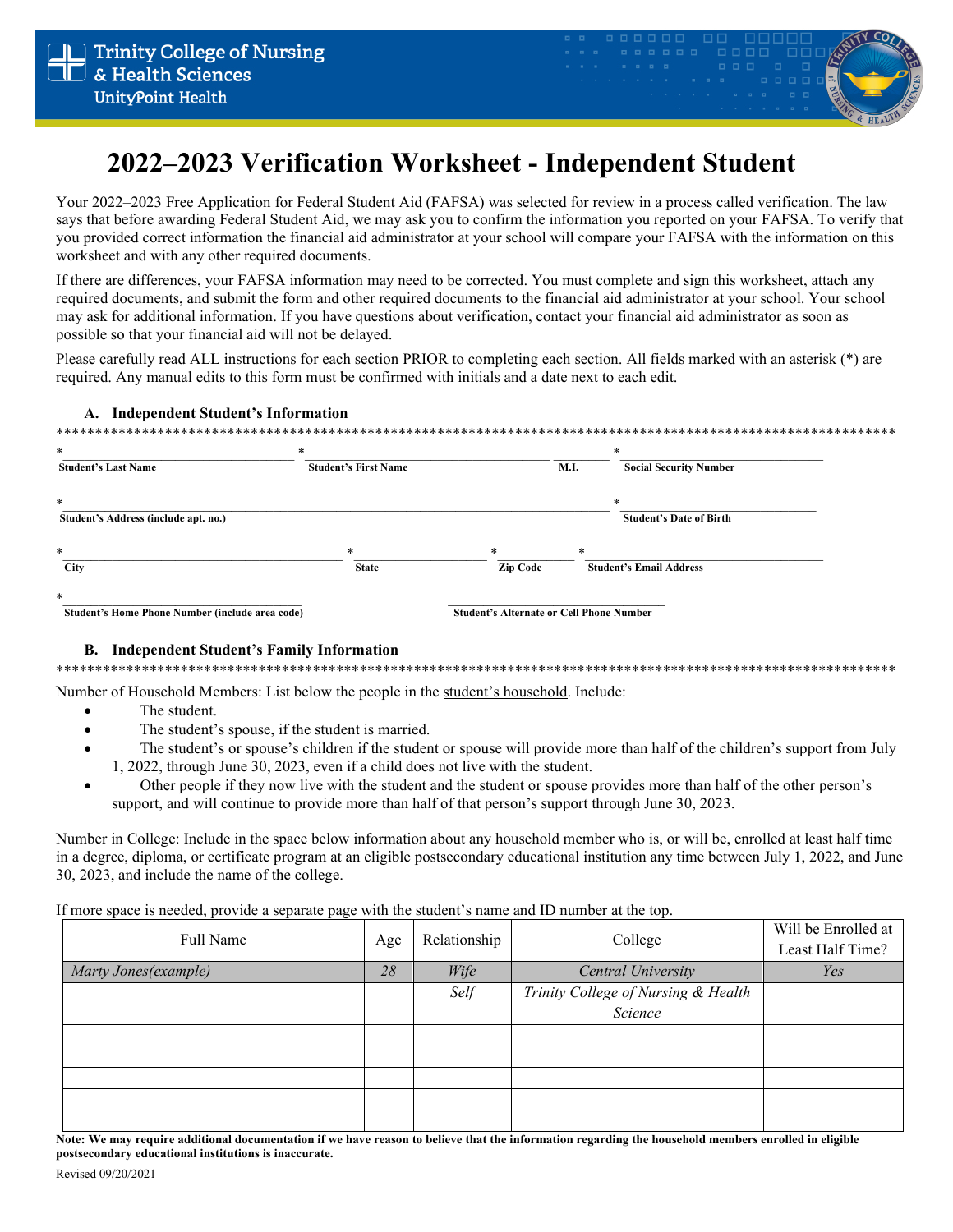

C. Independent Student's Income Information to Be Verified

\*\*\*\*\*\*\*\*\*\*\*\*\*\*\*\*\*\*\*\*\*\*\*\*\*\*\*\*\*\*\*\*\* \*\*\*\*\*\*\*\*\*\*\*\*\*\*\*\*\*\*\*\*\*\*\*\*\*\*\*\*\* \*\*\*\*\*\*\*\*\*

\*Name:

- **TAX RETURN FILERS— Important Note:** The instructions below apply to the student and spouse, if the student is  $\mathbf{1}$ . married. Notify the financial aid office if the student or spouse filed separate IRS income tax returns for 2020 or had a change in marital status after December 31, 2020.
- 2. Instructions: Complete this section if the student and spouse filed or will file a 2020 IRS income tax return(s). The best way to verify income is by using the IRS Data Retrieval Tool (IRS DRT) that is part of FAFSA on the Web at FAFSA.gov. In most cases, no further documentation is needed toverify 2020 income information that was transferred into the student's FAFSA using the IRS DRT if that information was not changed.

#### Check the box that applies (Select ONLY one):

The student has used the IRS DRT in *FAFSA on the Web* to transfer 2020 IRS income tax return information into the student's FAFSA.

The student has not yet used the IRS DRT in *FAFSA on the Web* but will use the tool to transfer 2020 IRS income tax return information into the student's FAFSA.

The student is unable or chooses not to use the IRS DRT in  $FAFSA$  on the Web, and insteadwill provide the institution with a 2020 IRS Tax Return Transcript(s) or a signed copy of the 2020 income tax return and applicable schedules.

A 2020 IRS Tax Return Transcript may be obtained through:

- Get Transcript by Mail Go to www.irs.gov, click "Get Your Tax Record." Click "Get Transcript by Mail."  $\bullet$ Make sure to request the "Return Transcript" and **NOT** the "AccountTranscript." The transcript is generally received within 10 business days from the IRS's receipt of the online request.
- Get Transcript Online Go to www.irs.gov, click "Get Your Tax Record." Click "Get Transcript Online." Make sure to request the "Return Transcript" and **NOT** the "AccountTranscript." To use the Get Transcript Online tool, the user must have  $(1)$  access to a valid email address,  $(2)$  a text-enabled mobile phone (payas-you-go plans cannot be used) in the user's name, and (3) specific financial account numbers (such as a credit card number or an account number for a home mortgage or auto loan). The transcript displays online upon successful completion of the IRS's two-step authentication.
- Automated Telephone Request 1-800-908-9946. Transcript is generally received within10 business days  $\bullet$ from the IRS's receipt of the telephone request.
- Paper Request Form IRS Form 4506T-EZ or IRS Form 4506-T. The transcript is generally received within 10 business days from the IRS's receipt of the paper requestform.

If the student and spouse filed separate 2020 IRS income tax returns, the IRS DRT cannot be usedand the 2020 IRS Tax Return Transcript(s) or a signed copy of the 2020 income tax return and applicable schedules must be provided for each.

- Check here if a 2020 IRS Tax Return Transcript(s) or a signed copy of the 2020 income tax return and applicable schedules are provided.
- Check here if a 2020 IRS Tax Return Transcript(s) or a signed copy of the 2020 income tax return and applicable schedules will be provided later.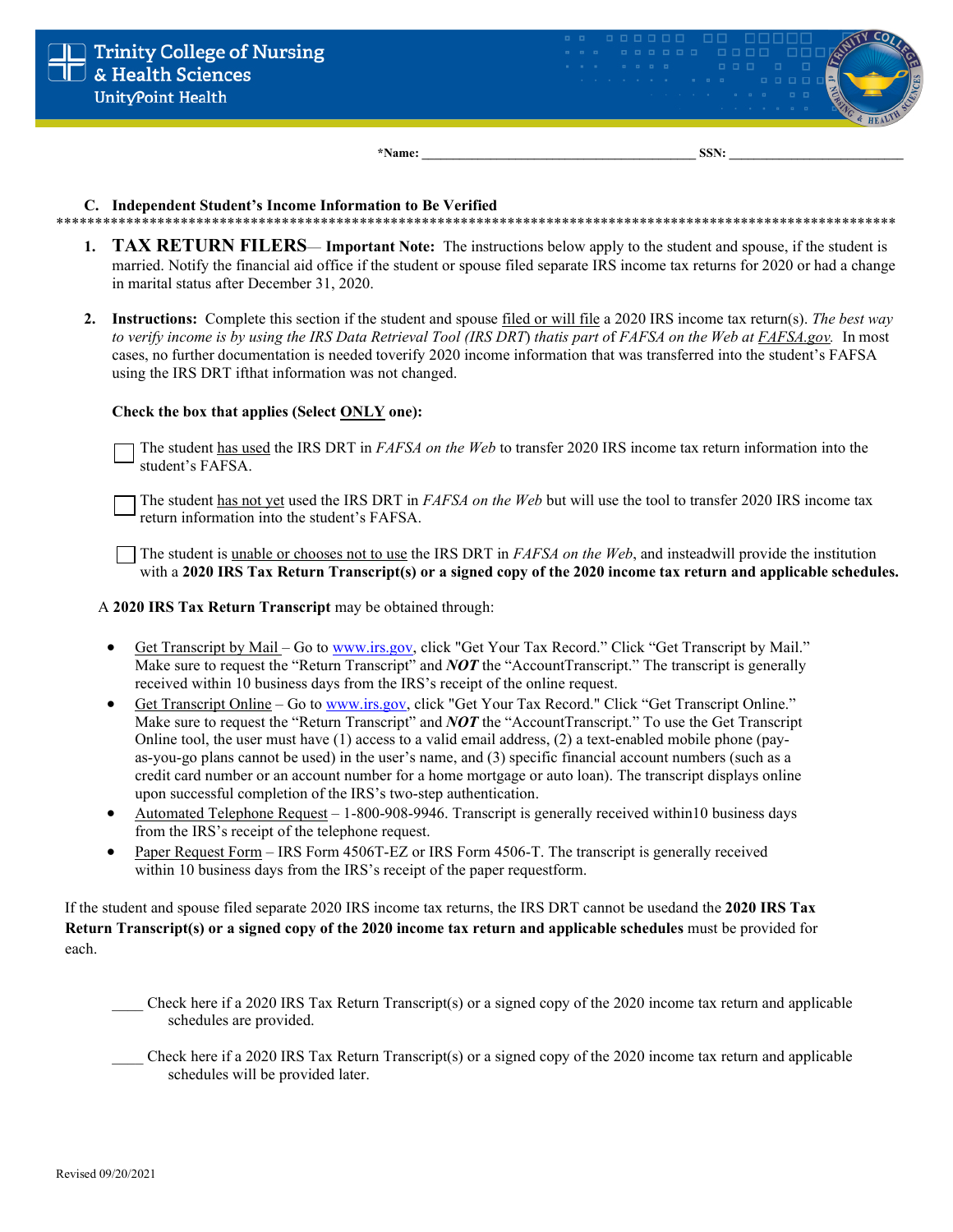

**2. TAX RETURN NONFILERS—** Complete this section if the student and spouse will not file and are not required to file a 2020 income tax return with the IRS.

### **Check the box that applies (Select ONLY one):**

The student and spouse were not employed and had no income earned from work in 2020.

The student and/or spouse were employed in 2020 and have listed below the names of all employers, the amount earned from each employer in 2020, and whether an IRS W-2 form or an equivalent document is provided. [Provide copies of all 2020 IRS W-2 forms issued to the student and spouse by their employers]. List every employer even if the employer did not issue an IRS W-2 form.

If more space is needed, provide a separate page with the student's name and ID number at the top.

| <b>Employer's Name</b>                       | IRS W-2 or an Equivalent | Annual Amount  |
|----------------------------------------------|--------------------------|----------------|
|                                              | Document Provided?       | Earned in 2020 |
| (Example) ABC's Auto Body Shop               | Yes                      | \$4,500.00     |
|                                              |                          |                |
|                                              |                          |                |
|                                              |                          |                |
|                                              |                          |                |
| Total Amount of Income Earned from Work   \$ |                          |                |

Provide documentation from the IRS or other relevant tax authority dated on or after October 1, 2021 that indicates a 2020 IRS income tax return was not filed with the IRS or other relevant tax authority, or a signed statement certifying that the individual attempted to obtain confirmation of non-filing from the IRS or other relevant tax authority and was unable to obtain the required documentation.

Check here if confirmation of non-filing or a signed statement is provided.

Check here if confirmation of non-filing or a signed statement will be provided later.

## **D. Certification and Signature**

\*\*\*\*\*\*\*\*\*\*\*\*\*\*\*\*\*\*\*\*\*\*\*\*\*\*\*\*\*\*\*\*\*\*\*\*\*\*\*\*\*\*\*\*\*\*\*\*\*\*\*\*\*\*\*\*\*\*\*\*\*\*\*\*\*\*\*\*\*\*\*\*\*\*\*\*\*\*\*\*\*\*\*\*\*\*\*\*\*\*\*\*\*\*\*\*\*\*\*\*\*\*\*\*\*\*\*\*

**WARNING: If you purposely give false or misleading information on this worksheet, you may be fined, be sentenced to prison, or both.**

 $\mathcal{L}_\mathcal{L} = \{ \mathcal{L}_\mathcal{L} = \{ \mathcal{L}_\mathcal{L} = \{ \mathcal{L}_\mathcal{L} = \{ \mathcal{L}_\mathcal{L} = \{ \mathcal{L}_\mathcal{L} = \{ \mathcal{L}_\mathcal{L} = \{ \mathcal{L}_\mathcal{L} = \{ \mathcal{L}_\mathcal{L} = \{ \mathcal{L}_\mathcal{L} = \{ \mathcal{L}_\mathcal{L} = \{ \mathcal{L}_\mathcal{L} = \{ \mathcal{L}_\mathcal{L} = \{ \mathcal{L}_\mathcal{L} = \{ \mathcal{L}_\mathcal{$ 

 $\mathcal{L}_\mathcal{L} = \{ \mathcal{L}_\mathcal{L} = \{ \mathcal{L}_\mathcal{L} = \{ \mathcal{L}_\mathcal{L} = \{ \mathcal{L}_\mathcal{L} = \{ \mathcal{L}_\mathcal{L} = \{ \mathcal{L}_\mathcal{L} = \{ \mathcal{L}_\mathcal{L} = \{ \mathcal{L}_\mathcal{L} = \{ \mathcal{L}_\mathcal{L} = \{ \mathcal{L}_\mathcal{L} = \{ \mathcal{L}_\mathcal{L} = \{ \mathcal{L}_\mathcal{L} = \{ \mathcal{L}_\mathcal{L} = \{ \mathcal{L}_\mathcal{$ 

\_\_\_\_\_\_\_\_\_\_\_\_\_\_\_\_\_\_\_\_\_\_\_\_\_\_\_\_\_\_\_\_\_\_\_\_\_\_\_\_\_\_\_\_\_\_\_\_\_ \_\_\_\_\_\_\_\_\_\_\_\_\_\_\_\_\_\_\_\_\_\_\_\_\_\_\_\_\_\_\_\_\_

Each person signing below certifies that all the information reported is complete and correct.

Print Student's Name Student's Name Student's ID Number

Student's Signature (Required) Date

Spouse's Signature (Optional) Date

*Do not mail this worksheet to the U.S. Department of Education.*